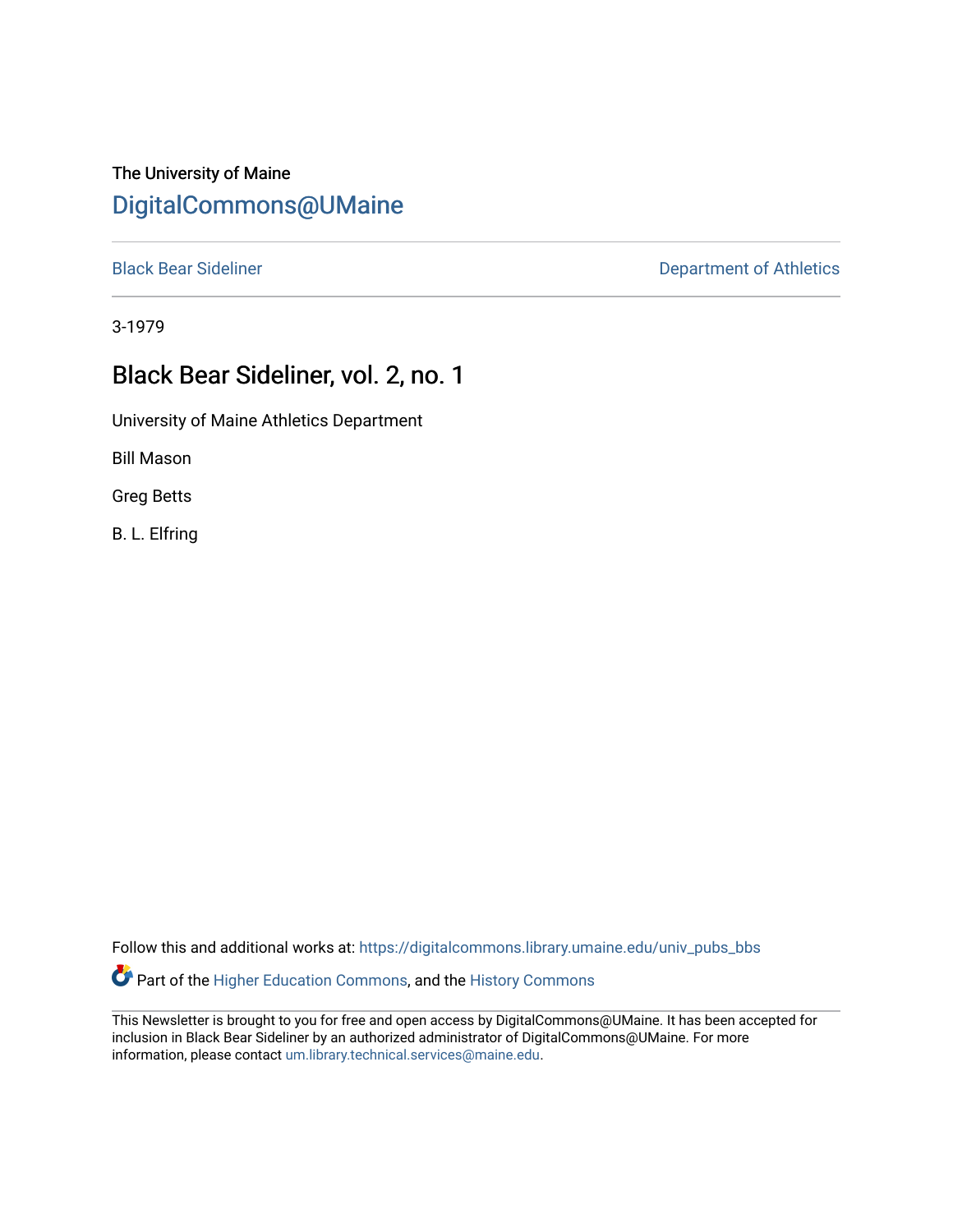#### UNIVERSITY COLLECTION **BASEBALL BEARS LOOK WEST FOR MORE CALIFORNIA GOLD**

 $2.10$  Mow that the first signs of spring have arrived, baseball has also begun in earnest. The Bears are competing in the 13th annual California Riverside National Intercollegiate Baseball Tournament March 26-31, which they won in 1978, becoming the first eastern area team ever to capture the title.

nuo しむ  $B$ 

> As one of the most prestigious baseball tournaments in the country, topped only by the College World Series, the Riverside tourney is an annual pre-season showcase of some of the finest teams in the nation. Tournament Director Don Edwards feels this year's event will be no different.

> "With Maine, Oral Roberts and Brigham Young among the teams in the tournament this year, it should be an exceptional one," he said.

From the East, in addition to Maine, last year's Cinderella team, comes Indiana, Oral Roberts and Army, which is making its Riverside dubut.

Representing the West will be host UC-Riverside, Brigham Young, Oregon and first-time participant Seattle University.

Last year the dark horse Black Bears flew to California without a single day of outdoor practice to win the Blue Division and then defeat Oral Roberts, 5-4, in the championship game. John Winkin's talented squad is coming back from a 20-9 season and returns many of last years heroes including rifle-armed catcher Mark Armstrong, designated hitter Ed Mitchell, center fielder Frank Watson, last year's Hustle Award winner, and ace pitcher John Dixon. The Black Bears also have a bumper

crop of freshmen including righthander Tom Mahan and slick-fielding shortstop Peter Adams.

The Titans of Oral Roberts enjoyed their finest record ever last year (45-12) and District No. 5 Coach of the Year Larry Cochell hopes his team can improve on its fifth-place finish in the NCAA College World Series.

Brigham Young was 45-15 last season, winning the Western Athletic Conference's Northern Division title. Leading the way for BYU will be second-team All American centerfielder Marc Thomas.

Seattle finished third in the Northern Pacific Baseball Conference with a 26-13 mark a year ago and returns all but three members of last year's club.

*(continued on back page)*



#### MAINE COURTMEN WIN, SHOW PROMISE

Finishing their seventh winning season in the last eight years with a 14-10 record, the Black Bear basketball team, under the direction of head coach Skip Chappelle, is looking forward to next season already.

The Bears, who were in consideration for a possible National Invitational Tournament bid, return a strong nucleus to build on. Junior sensation Rufus Harris will return for his senior year, closing in on Bob Warner's career scoring mark. Freshman Clay Gunn, who emerged toward the end of the season as a starter and consistent rebounder, will be the key up front, as Maine graduated center Kevin Nelson and forward Roger Lapham, both four-year starters at UMO.

Lapham closed his career in second place on the all-time scoring list with 1,523 points, while Nelson finished with 1,089 career points and seventh spot on the all-time list.

"The most pleasant surprise was Clay Gunn's emergence as a Division One player. We also look for Dave Wyman to continue his improvement. Rick Boucher has shown he can be a factor for us, and Rufus Harris will continue to lead the team in many departments and will be the nucleus we will build our program around," Chappelle said.

Harris, who was accorded All-New England honors in District One by the USBWA, led the Bears in scoring with  $\alpha$  21.5 points per game average, and in assists with 98. Boucher (continued on *back page)*

Vol. 2 No. <sup>1</sup> **UNIVERSITY OF MAINE AT ORONO** March **1979**



#### *Great* Scorers, Great *Friends*

*Kevin Nelson and Roger Lapham (34) in closing seconds of final game*

#### BEAR ICEMEN MAKE MARK IN DIVISION I<sup>I</sup>

Maine's hockey Black Bears finished an outstanding year with a 25-8-1 record and were seeded first for the ECAC playoffs, before being eliminated in the semi-finals by Salem State College by a 7-4 count before a record 3400 fans at the Harold Alfond Sports Arena.

Although they dropped their last contest of the 1978-79 season, the Bears are looking forward to next season when they move into ECAC Division One play. Head Coach Jack Semler and his talented crew were very pleased with their accomplishments in Maine's second season of varsity hockey.

"The team is proud of the fact that over the regular season, we played the most consistent hockey of any team in the ECAC. For just a second-year team with all sophomores and freshman, plus Dan Sweeney (Maine's only senior and this year's captain), that is quite a compliment to the players," Semler said.

Leading Maine's drive into Division One will be top scorer Gary Conn, a sophomore center from Marblehead, Mass. Conn broke all his single-season scoring records this year as he amassed 65 points on 35 goals and 30 assists. Along with Conn will be sophomore centers Joe Crespi (Bridgewater, Mass.) and Brian Hughes (Melrose, Mass.). Crespi finished the season with a record 19-game scoring streak on the way to garnering 51 points on 25 goals and26 assists, while Hughes chipped in with 19 goals and 31 assists for 50 points.

(continued on back *page)*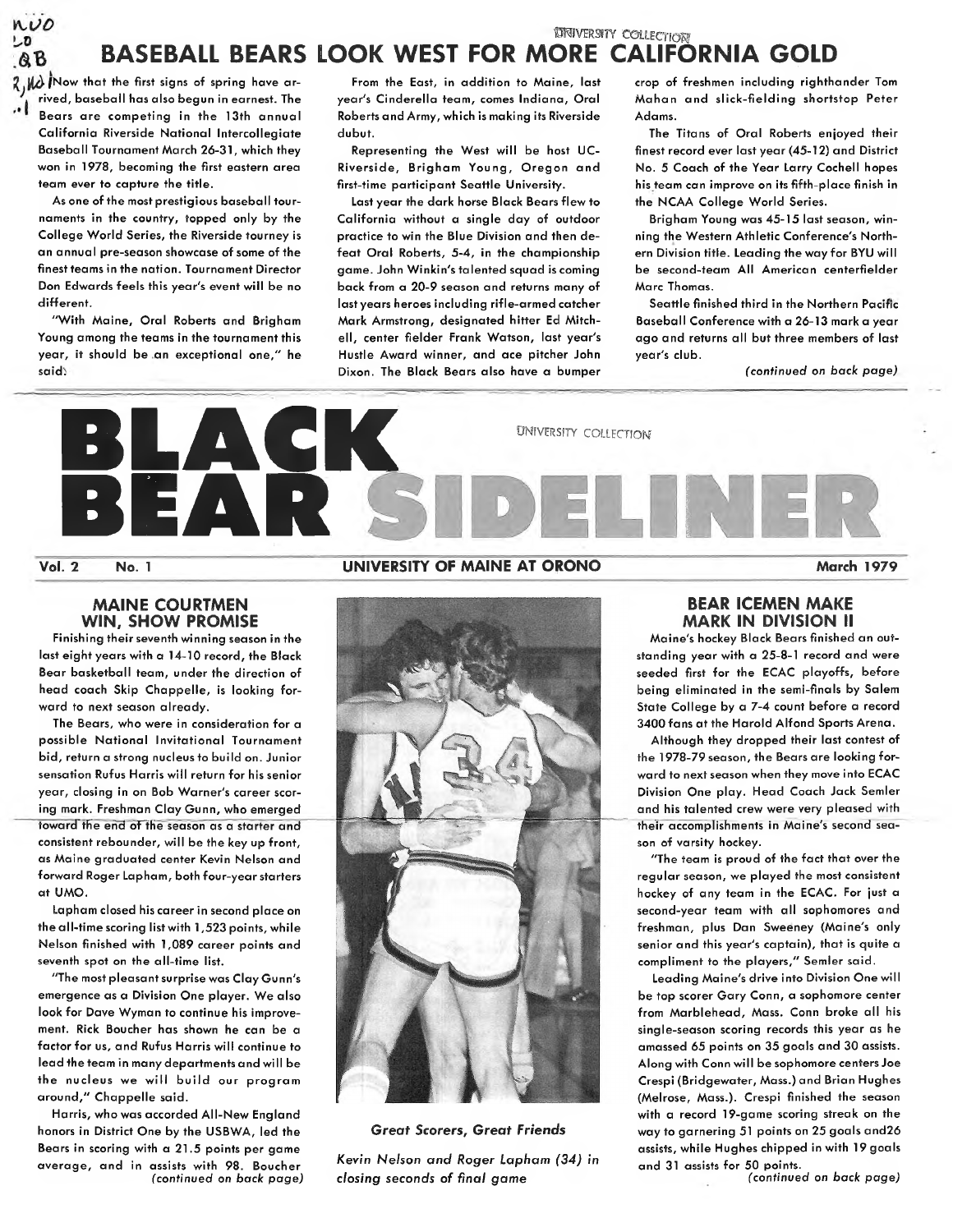# Eilene Fox: Synonymous With Winning

The name Eilene Fox has become almost synonymous with the term "winning" since she joined the Black Bear coaching staff in 1975.

In her three and a half years at UMO, coach Fox's tennis and basketball teams have compiled a sparkling 70-2<sup>1</sup> record for a 77 percent winning average. Fox's teams have also captured two state championships in tennis and three more in basketball.

Fox has had a history of winning since her girlhood days in Bridgeton, N.J. She and her twin sister Nadine played on theirvery successful high school field hockey, tennis and basketball teams for four years, serving as cocaptains in basketball and field hockey their senior year.

"Both my parents were very athleticand avid golfers and tennis players," said Fox. "They always had an interest in sports and it eventually rubbed off on my sister and myself."

Both sisters enrolled at Trenton (NJ) State College where they majored in health and physical education. Before receiving their degrees in 1968, the twins won the State of New Jersey Collegiate Doubles Tennis Championships for three consecutive years.

Fox got her first job teaching elementary school for two years in Lanhan, MD, a suburban community outside of Washington, D.C. After two years at Central Washington State College, she received her master's degree in sociology of sports along with coaching some tennis.

"Washington is a lot like Maine with the rocky coasts and the vast wilderness and the life style there is also similar to that here," said Fox.

In 1972 Fox took a teaching job at the University of Southern Maine. Along with her classroom responsibilities, she coached varsity tennis, basketball, softball and badminton. In 1975 her basketball squad posted an 11-3 record and finished second in the state tournament.

When a similar coaching position opened at UMO in the fall of 1975, she took the job and proceeded to pick up where she had left off at USM. The first Fox-coached tennis and basketball teams finished with 5-0 and 12-5 records, respectively, with the basketball squad winning the State Division A title.

In the following year the winning trend continued for Fox-coached teams with her tennis team posting a 5-2 record while winning the state championship and the hoopsters finishing at 15-3 while winning their second consecutive state title.

In 1977-78 her tennis team won nine out of ten matches and her basketball squad finished runnerup in the state to the University of Maine at Farmington. This year the UMO netwomen won yet another state championship with an 8-3 mark.

Her 1978-79 basketball team finished 14-6 and won another state title.

"Injuries and sickness were our biggest problems this year," said Fox. "This is definitely the toughest basketball schedule we've ever had with such top teams as Providence, Connecticut and Boston University.

"I really enjoy teaching these girls. There's nothing more rewarding than working with a person and seeing them develop into a topnotch competitor."

Fox is still active in sports competition herself, playing tennis in the warmer months and cross country skiing in the winter. She and her husband Mark also have joined a new racquetball club in the area.

#### **RIFLE TEAM DOES IT AGAIN**

For the 17th time in the Iast21 years, Maine's rifle squad has taken the New England title, out-gunning a strong field with a balanced effort. The Black Bears, 10-1 during the regular season, were paced by All-American marksman Tim Tobin with 571 points. Tobin was followed by Steve Murphy with 546 and Win Trafton with 544 marks.

MSG Robert Bernier, the Bears' coach, will be stepping down this year. In four years at the helm, Bernier has led Maine to the NECRL title four times for a four-year regular season record of 56-2-1.



Freshman *Andre Aubut ECAC Rookie of the Year*

#### **HERE COMES SOFTBALL**

Maine's newest varisty sport makes its debut under the tutelage of veteran women's coach Janet Anderson April 24 when women's softball opens its first season.

The Bears will take on Colby College at Waterville at 3 p.m.

Home games the first year will be played at Bangor's Dow Field and the Bears will play nine games, including the first game in the state tourney on May 12.

Home games with Husson College, Thoma^ College and Bates College will highlight the schedule.



Sophomore Beth Carone: Top Returnee On *Next Year's Women's Swim Team*

#### **WOODCOCK AND COMPANY TAKE** 2nd **NE TITLE**

Senior Julie Woodcock closed out her brilliant career with five New England titles to pace the Black Bear women's swim team to its second straight New England championship. Woodcock, Beth Carone and diver Tricia Redden led the way as Maine blasted its way to an amazing 218-point margin over runnerup Springfield College, the host school.

The Bears finished the regular season 5-0, and, under coach Jeff Wren, have won their last 25 dual meets over three undefeated seasons at Wallace Pool. The closest meet of the season was the first as Maine toppled the University of New Brunswick 66-47.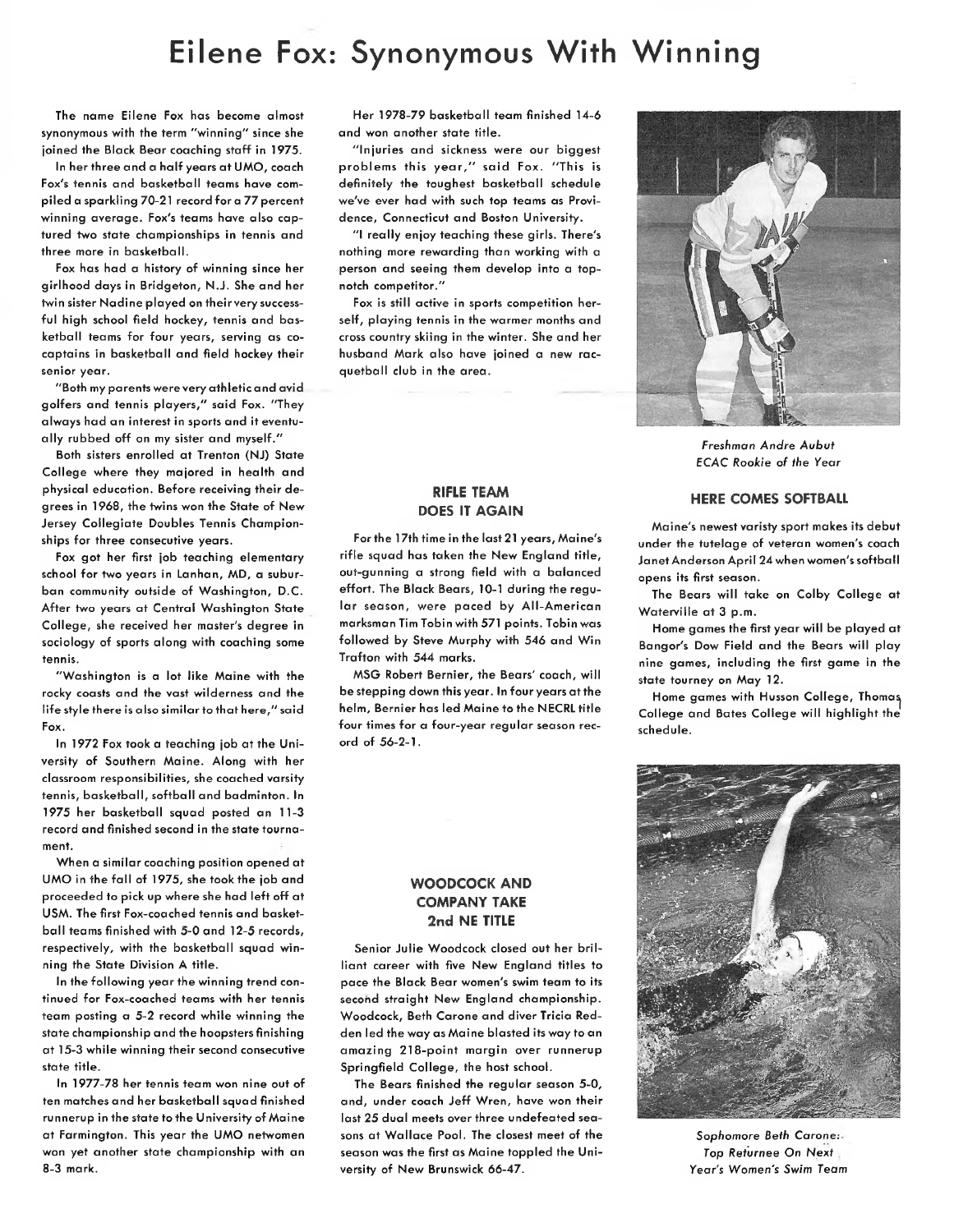*Soph. Rick Reynolds* 3.4.1



#### **\_\_\_\_\_\_ WINTER SPORTS TEAMS POST AMAZING .700 WINNING MARK**

Black Bear winter teams won better than 71 percent of all contests played, led by the New England champion rifle and women's swim tea ms.

Coach MSG Robert Bernier's marksmen finished 10-1, while coach Jeff Wren's swimmers logged a 5-0 mark. Other superlative records were turned in by coach Alan Switzer's talented men's swim team with a 9-2 record, coach Jack Semler's rising young ice hockey squad (25-8-1), and the indoor men's track squad, coached by veteran mentor Ed Styrna, with a 3-0 log.

The men's basketball team (14-10), the women's basketball team (14-6) and the wrestling team (5-4) were other squads with winning records.

The women's gymnastics team split two decisions, while women's indoor track closed out at 1-2.

The combined record of these ten teams was an amazing 84-34-1 for a winning percentage of .710, the best mark in many years. The men combined for a 56-24-1 record, while the women won 18 of 27 contests. The rifle team was composed of both men and women student-athletes.

Two other teams enjoyed successful seasons. The men's ski team had strong performances at the St. Lawrence Winter Carnival and were constantly among the top seven teams at these meets, while the women's ski team, led by All-East skier Sandy Cook, was among the top five teams competing all season.

All in all, Black Bear athletes asserted themselves this winter, indicating the quality and balance of Maine's fine athletic program.



Published quarterly for University of Maine at Orono athletic program supporters and fans.

| Editor  Bob Creteau             |
|---------------------------------|
| Photography  Al Pelletier       |
| Jack Walas                      |
| Contributors  Bill Mason        |
| <b>Grea Betts</b>               |
| <b>B.L. Elfring</b>             |
| Printed by  UMO Printing Office |

-4 **BBS** 1979 -2-1 c.l

uruo





Friends of Maine Athletics:

When we began our athletic scholarship drive on September 1, 1978, we set a goal of \$238,000. This represented a big jump from previous years, but this increase is essential if we are to keep pace with our opponents from the Yankee Conference and around the country.

<sup>I</sup> am pleased to report that we have already come a long way toward reaching this goal. The generous gifts of many alumni will bring outstanding athletes to Orono.

Our only problem is that the remaining dollars come hard. We urgently need the support of Maine men who have not yet joined us. With their help, we will reach our goal and ensure the scholarship aid necessary to building high quality Black Bear teams.

> Sam Sezak Chairman Black Bear Athletic Scholarship Fund

Men's basketball and ice hockey attracted a record 81,700 fans at home games this winter, indicating interest in two of UMO's most popular sports is at its peak. Overall, the two teams played before 141,700 fans.

Skip Chappelle's courtmen attracted *67,600* fans in 24 games, with an average home crowd of 2,683, counting Bangor and Portland.

Maine's hockey squad pulled in an average of 2605 in the new Harold Alfond Sports Arena for a combined home attendance of 49,500 in 19 contests and played before 74,100 fans in 34 games in their second — and — last year of Division Two competition.